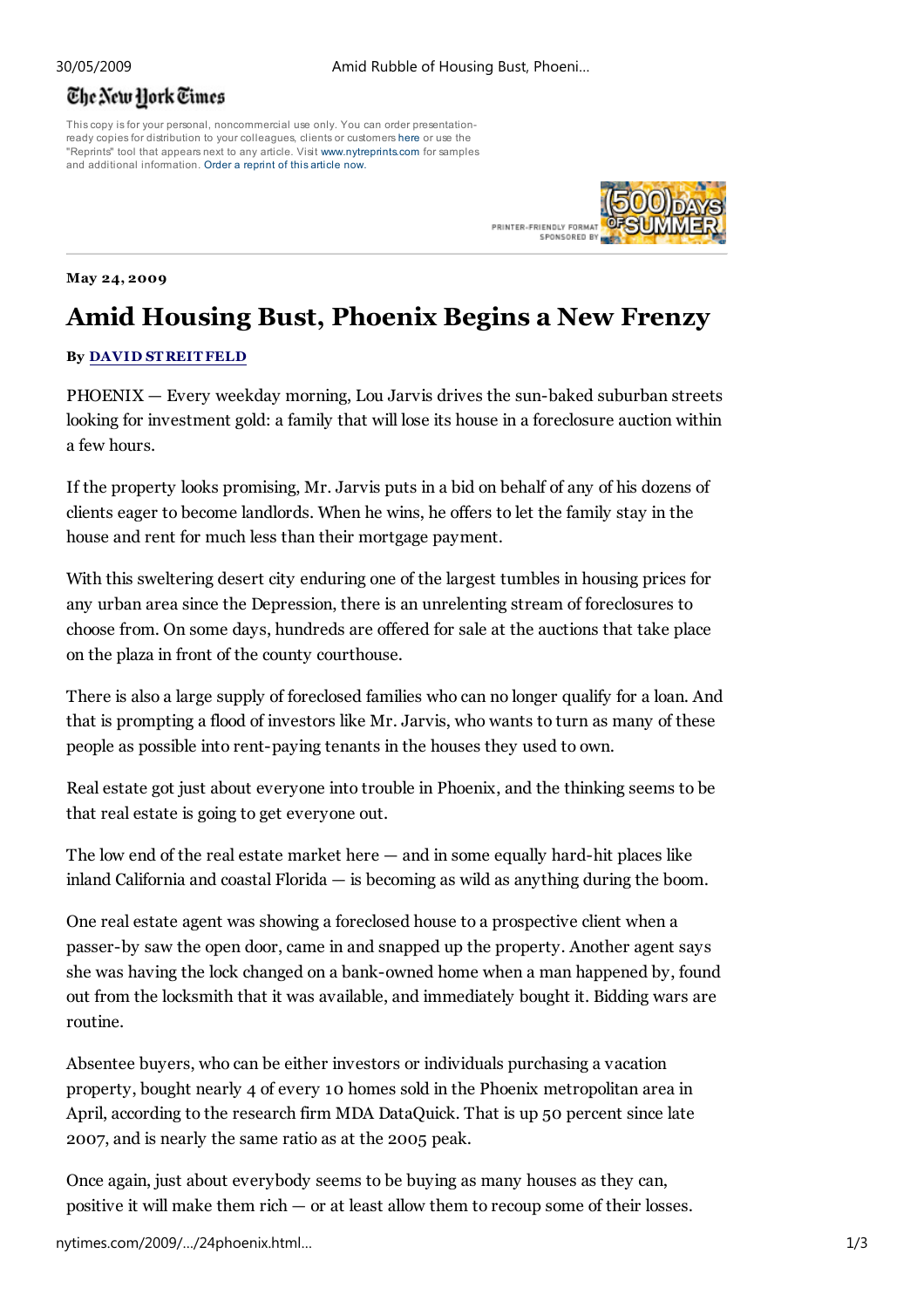30/05/2009 Amid Rubble of Housing Bust, Phoeni…

"I bought too high a few years ago," said Jason Fischbeck, an entrepreneur who lives across the street from Mr. Jarvis and is one of his clients. "It cost \$225,000. Now it's worth \$110,000. So I just paid \$80,000 cash for another. "

Mr. Jarvis, 47, the former co-owner of a wood moulding company that thrived in the boom and faltered in the crunch, also made some mistakes. Last spring, he contracted for three new homes in the distant suburb of Copper Basin, convinced that real estate was bottoming.

He was wrong. He managed to get out of two of the contracts but had to buy one of the houses, which is now substantially under water.

"You need to buy when there's blood in the streets," he said with a shrug. "Even if it's your own blood."

In January, Mr. Jarvis began working as director of investor relations for Brewer Caldwell, a property management firm that had been approached by the CBI Group, a real estate fund based in Calgary, Alberta. In its first foray into the American market, CBI is buying 175 rental houses in Phoenix.

One of them belonged to Mary Lou and Jorge Aguilar, who purchased it new for \$111,000 in 1999. Three years ago, after a series of financial difficulties, they refinanced for \$185,000 for reasons they no longer understand. "Our lender talked a pretty picture," Mrs. Aguilar said bitterly.

When the couple's mortgage payment adjusted to \$1,242 a month, they fell behind and ended up in foreclosure. They now pay \$1,014 in rent, which they say is bearable.

Still, their feelings are mixed. "It's not our house anymore; it's someone else's," said Mrs. Aguilar, who works for the state welfare department.

For CBI, the deal is sweet. At that rent, it would recoup the \$52,000 it paid for the house in about five years. "This type of deal is absolutely not available in Canada," said Jarrett Zielinski, a CBI executive. "No city here has fallen by 50 percent, the way Phoenix has."

The investment group is opening a new fund this week to buy another 160 Phoenix homes.

As CBI continues to buy, it is planning investing seminars for its tenants. "Our goal is to be able to sell them their house back," Mr. Zielinski said. "Wouldn't that complete the circle?"

First up for Mr. Jarvis's inspection on a recent morning is a three-bedroom on a cul-desac in the suburb of Gilbert. A rival investment crew is already there. "You don't want this one," one fellow says. "It's no good." Mr. Jarvis just laughs.

Once they are inside, the reason he is trying to send Mr. Jarvis away becomes clear. The house, built in 1991, is clean and well proportioned, with an opening bid of  $$76,000$  – \$200,000 less than what it sold for three years ago.

Not every property gets his nod. He considers an older condominium but deems it nytimes.com/2009/…/24phoenix.html… 2/3